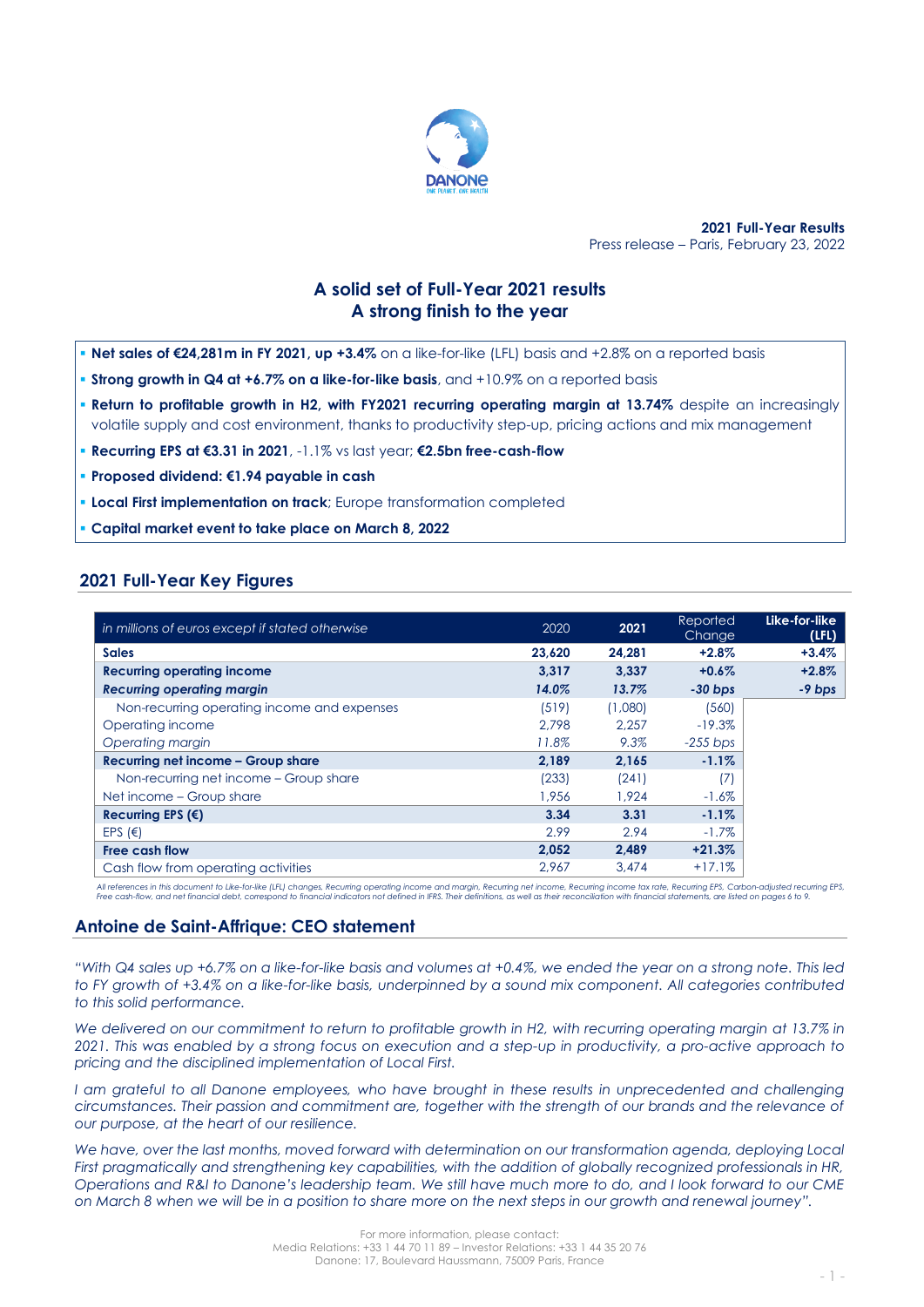# **I. FOURTH QUARTER AND FULL-YEAR RESULTS**

## **Fourth quarter and full-year sales**

**In 2021**, consolidated sales stood at €24.3 bn, up +3.4% on a like-for-like basis, led by +4.0% in value and -0.6% in volume. On a reported basis, sales increased by +2.8%, penalized by the negative impact of exchange rates that resulted from the depreciation of currencies against the euro in Latin America, Indonesia, Turkey, Japan and Russia (-2.0%). On the other hand, reported sales benefited from the +0.7% organic contribution to growth of hyperinflation geographies, as well as a slightly positive scope effect (+0.4%), mainly resulting from the combined effects of the integration of Harmless Harvest and Follow Your Heart, as well as the disposal of Vega.

**In the fourth quarter**, sales increased by +6.7% on a like-for-like basis, with volume back in positive territory (+0.4%), and value up +6.3%. Reported sales rose by +10.9%, benefiting from the positive effect of exchange rates (+2.6%), and the positive organic contribution of hyperinflation geographies (+1.0%). In terms of regional dynamics, growth was broad-based in the fourth quarter. Europe and North America grew +4.3% on a like-for-like basis, led by the continued recovery in Waters and a sustained solid momentum for EDP. Sales in the Rest of the World increased by +10.0% on a like-for-like basis, driven by the expected sequential improvement in Specialized Nutrition from the third quarter, by strong growth in EDP, and by the *Mizone* and *Aqua* brands' return to positive growth.

| $\n\in$ million<br>except %  | Q4<br>2020 | Q4<br>2021 | Reported<br>change | <b>LFL Sales</b><br>Growth | <b>Volume</b><br>Growth | <b>FY</b><br>2020 | <b>FY</b><br>2021 | <b>Reported</b><br>change | <b>LFL Sales</b><br>Growth | <b>Volume</b><br>Growth |
|------------------------------|------------|------------|--------------------|----------------------------|-------------------------|-------------------|-------------------|---------------------------|----------------------------|-------------------------|
| <b>BY REPORTING ENTITY</b>   |            |            |                    |                            |                         |                   |                   |                           |                            |                         |
| <b>EDP</b>                   | 3,131      | 3.386      | $+8.1%$            | $+4.3%$                    | $-0.4%$                 | 12,823            | 13,090            | $+2.1%$                   | $+3.7%$                    | $+0.7%$                 |
| <b>Specialized Nutrition</b> | 1.753      | 1.931      | $+10.1%$           | $+6.4%$                    | $+0.1%$                 | 7.192             | 7.230             | $+0.5%$                   | $+1.0%$                    | $-3.5%$                 |
| Waters                       | 743        | 925        | $+24.5%$           | $+17.3%$                   | $+4.3%$                 | 3,605             | 3.961             | $+9.9%$                   | $+7.2%$                    | $+0.5%$                 |
| <b>BY GEOGRAPHICAL AREA</b>  |            |            |                    |                            |                         |                   |                   |                           |                            |                         |
| Europe & Noram <sup>1</sup>  | 3,252      | 3,480      | $+7.0%$            | $+4.3%$                    | $+0.7%$                 | 13,408            | 13,762            | $+2.6%$                   | $+2.9%$                    | $+0.7%$                 |
| Rest of the World            | 2.376      | 2.762      | $+16.2%$           | $+10.0%$                   | $+0.9%$                 | 10.212            | 10,520            | $+3.0%$                   | $+4.1%$                    | $-1.4%$                 |
|                              |            |            |                    |                            |                         |                   |                   |                           |                            |                         |
| <b>TOTAL</b>                 | 5,628      | 6,242      | $+10.9%$           | $+6.7%$                    | $+0.4%$                 | 23,620            | 24,281            | $+2.8%$                   | $+3.4%$                    | $-0.6%$                 |

*<sup>1</sup>North America (Noram): United States and Canada*

## **Recurring Operating Margin**

Danone's recurring operating income reached €3.3 bn in 2021. Recurring operating margin stood at **13.7%**, down -30 basis points (bps) on a reported basis and -9 bps on a like-for-like basis. The margin from operations decreased by -81 bps: input cost inflation, which had a negative impact of around -480 bps, was partially offset by the positive impact of around +120 bps from topline acceleration, led by mix and price, and a step-up in productivities and other mitigation plans (around +280 bps).

A&P investments were in line with last year in absolute value, in a context where the company maintained a dynamic and selective resource allocation, while the positive impact of overheads on margin was mostly driven by the first wave of savings from Local First.

In addition to the like-for-like effects, reported margin also includes the impacts of changes in scope (-12 bps), Forex and others (-14 bps) and organic contribution from hyperinflation geographies (+5 bps).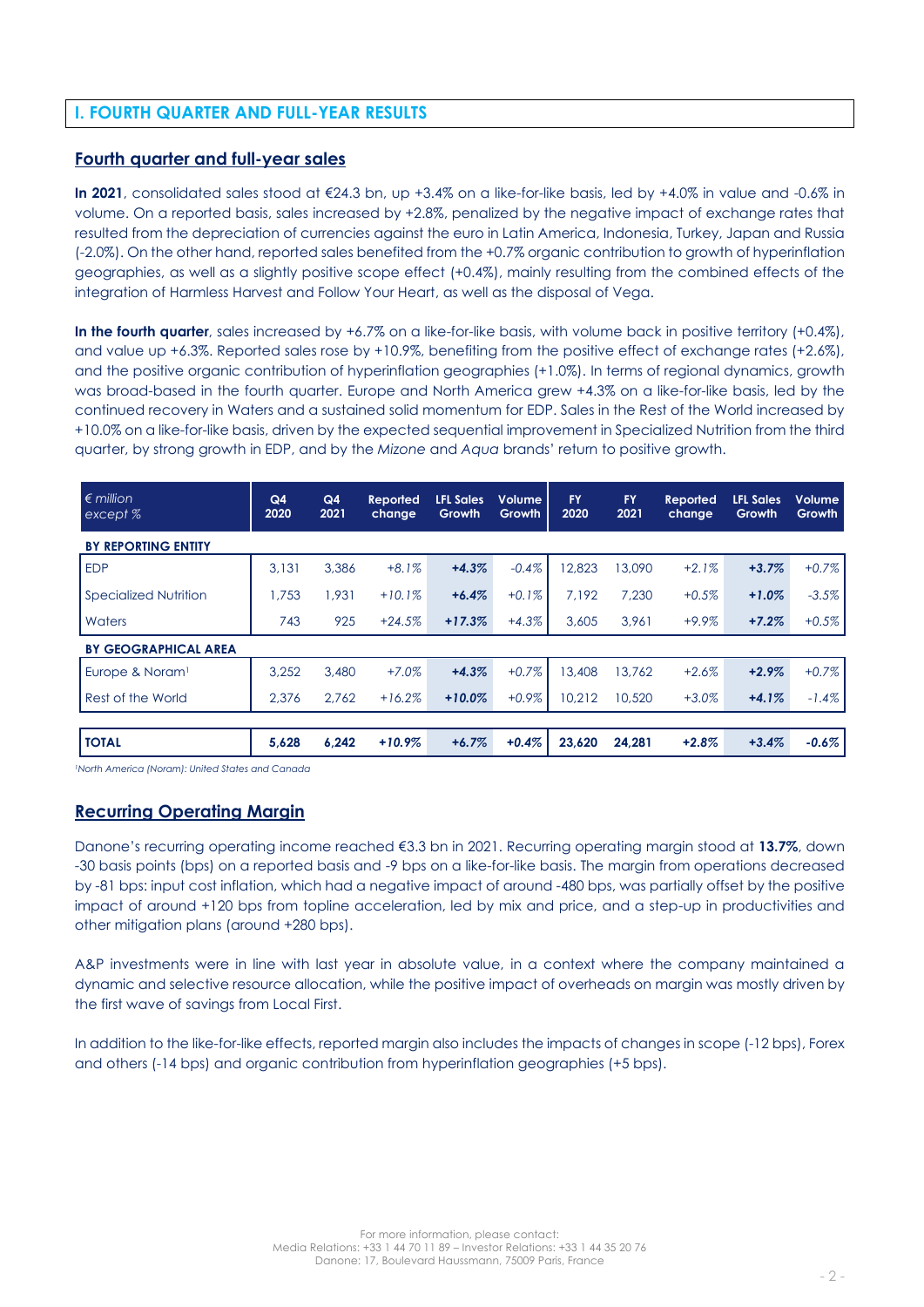| Recurring operating profit       |              | <b>FY 2020</b> | <b>FY 2021</b> |               |            | <b>Change</b> |
|----------------------------------|--------------|----------------|----------------|---------------|------------|---------------|
| $(\epsilon m)$ and margin $(\%)$ | $\epsilon$ m | Margin $(\%)$  | €m             | Margin $(\%)$ | Reported   | Like-for-like |
| <b>BY REPORTING ENTITY</b>       |              |                |                |               |            |               |
| <b>EDP</b>                       | 1,303        | 10.2%          | 1.287          | 9.8%          | $-33$ bps  | $-37$ bps     |
| <b>Specialized Nutrition</b>     | 1.763        | 24.5%          | 1.697          | 23.5%         | $-105$ bps | $-25$ bps     |
| Waters                           | 251          | 7.0%           | 353            | 8.9%          | $+194$ bps | $+189$ bps    |
| <b>BY GEOGRAPHICAL AREA</b>      |              |                |                |               |            |               |
| Europe & Noram <sup>1</sup>      | 1,823        | 13.6%          | 1.862          | 13.5%         | -7 bps     | $+21$ bps     |
| Rest of the World                | 1.494        | 14.6%          | 1,475          | 14.0%         | $-61$ bps  | $-52$ bps     |
|                                  |              |                |                |               |            |               |
| <b>Total</b>                     | 3,317        | 14.0%          | 3,337          | 13.7%         | $-30$ bps  | -9 bps        |

*<sup>1</sup>North America (Noram): United States and Canada*

## **Performance by reporting entity**

#### ▪ **ESSENTIAL DAIRY AND PLANT-BASED (EDP)**

**Essential Dairy & Plant-based** posted sales growth of +3.7% in 2021 on a like-for-like basis, and recurring operating margin decreased by -33 bps to 9.8%.

**In the fourth quarter**, sales rose by +4.3% on a like-for-like basis, reflecting a slight decline in volume (-0.4%), and an increase of +4.7% in value. The dairy portfolio delivered sustained solid growth while the plant-based portfolio registered solid mid-single-digit growth amid supply challenges. **Europe & Noram** posted another quarter of solid sales growth, with positive volumes. In Europe, sales were sustained by the plant-based, probiotics and protein platforms, with *Alpro*, *Actimel* and *Yopro* continuing to deliver exceptional growth. In Noram, sales were driven by *Oikos* and *Two Good* in Greek yogurt, continued momentum in *Activia*, and *International Delight* in Creamers. Plantbased sales improved sequentially, supported by tight management of supply and demand in a challenging environment. Platforms in the **Rest of the World** posted strong sales growth, led by price and mix, while volumes were down. Latin America and Africa showed further sales recovery, while in CIS, growth was low-single-digits, led by pricing, in a still challenging macroeconomic context.

### ▪ **SPECIALIZED NUTRITION**

**Specialized Nutrition** sales increased by +1.0% in 2021 on a like-for-like basis and recurring operating margin decreased by -105 bps to 23.5%.

**In the fourth quarter**, sales improved sequentially, reaching +6.4% on a like-for-like basis, with volume and value up +0.1% and +6.3% respectively. **Infant Nutrition** posted very strong growth this quarter, driven by China and the Rest of the World. China delivered growth in the mid-teens, with resilient market shares. Domestic labels and International Labels sold through cross-border platforms maintained their growth and competitiveness momentum, with notably an outstanding performance for the *Aptamil* brand at 11:11, an online sales event in China. Sales of International Labels sold through indirect cross-border platforms (daigous, friends and family) were slightly negative on a low base, with travel and trade with mainland China still very limited. In Europe, category dynamics remained soft, while in the Rest of the World sales were back to strong mid-single-digit growth, driven by both volume and value. Sales in **Adult Nutrition** were penalized in the fourth quarter by inventory management amid supply challenges, notably in Europe.

#### ▪ **WATERS**

**Waters** sales increased by +7.2% in 2021 on a like-for-like basis and recurring operating margin was up +194 bps to 8.9% despite the strong inflationary environment, notably driven by volume recovery, improved product mix and record-high productivity.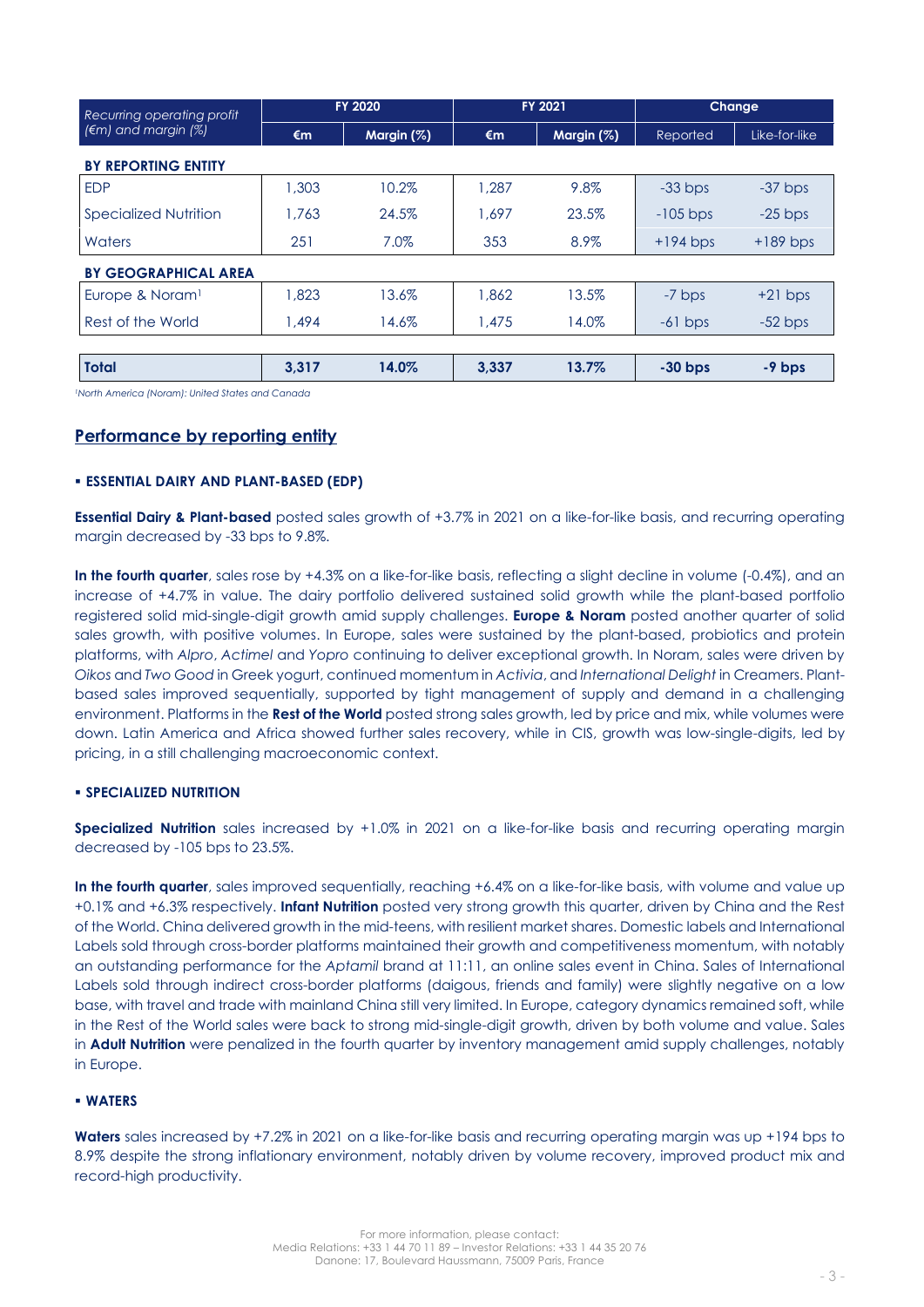**In the fourth quarter**, sales were up +17.3% on a like-for-like basis, led by volumes up +4.3% and value +13.0%. **Europe** posted sales growth in the mid-teens on a like-for-like basis, closing the quarter above 2019 levels. Growth was led by France, the United Kingdom, Germany, Spain and Poland, where Danone brands have been gaining market shares. In the **Rest of the World**, *Mizone* was back in positive territory, with stable market shares. Latin America registered another quarter of recovery, led by plain water and HOD, while South-East Asia posted low-single-digit growth, with mobility still under pressure but improving sequentially compared to the third quarter.

### **Net income and Earnings per share**

**Other operating income and expense** reached -€1,080 million vs -€519 million in the prior year, mostly driven by the one-off implementation costs of the Local First project and by the investments related to the transformation of Danone's operations. As a result, reported operating margin was down -255 bps from 11.8% to 9.3%.

**Net financial costs** were down by €49 million to -€261 million, resulting from the issuance of bond in June 2021 at 0% coupon and from the decrease in the cost of net debt driven by two bond reimbursements in 2020 issued at higher interest rates. The **Recurring income tax rate** stood at 27.4%, in line with the prior year. **Recurring net income from associates** decreased significantly from €85 million to €7 million, reflecting the disposal of Danone's stakes in Mengniu and Yakult. Danone is also engaged in a disposal process of its 20% stake in the Fresh Dairy JV with Mengniu, which is thus classified as an asset held for sale under IFRS 5 as of December 31, 2021. **Recurring minority interests** stood at €70 million, broadly in line with the prior year.

|                                                 |           | FY 2020           |       | FY 2021   |                   |         |  |
|-------------------------------------------------|-----------|-------------------|-------|-----------|-------------------|---------|--|
| in millions of euros except if stated otherwise | Recurring | Non-<br>recurring | Total | Recurring | Non-<br>recurring | Total   |  |
| <b>Recurring operating income</b>               | 3,317     |                   | 3,317 | 3,337     |                   | 3,337   |  |
| Other operating income and expense              |           | (519)             | (519) |           | (1,080)           | (1,080) |  |
| <b>Operating income</b>                         | 3,317     | (519)             | 2,798 | 3,337     | (1,080)           | 2,257   |  |
| Cost of net debt                                | (207)     |                   | (207) | (167)     |                   | (167)   |  |
| Other financial income and expense              | (103)     | $\mathbf{O}$      | (103) | (100)     | $\sqrt{5}$        | (95)    |  |
| Income before taxes                             | 3,007     | (519)             | 2,488 | 3,070     | (1,075)           | 1,995   |  |
| Income tax                                      | (828)     | 66                | (762) | (841)     | 252               | (589)   |  |
| Effective tax rate                              | 27.5%     |                   | 30.6% | 27.4%     |                   | 29.5%   |  |
| Net income from fully consolidated companies    | 2,179     | (453)             | 1,726 | 2,229     | (822)             | 1,406   |  |
| Net income from associates                      | 85        | 219               | 304   | 7         | 578               | 585     |  |
| <b>Net income</b>                               | 2,264     | (234)             | 2,030 | 2,235     | (244)             | 1,992   |  |
| • Group share                                   | 2,189     | (233)             | 1,956 | 2,165     | (241)             | 1,924   |  |
| • Non-controlling interests                     | 75        | (1)               | 74    | 70        | (3)               | 67      |  |
| EPS $(6)$                                       | 3.34      |                   | 2.99  | 3.31      |                   | 2.94    |  |

As a result, **Recurring EPS** was down -1.1% to €3.31, and Reported EPS decreased by -1.7% to €2.94.

## **Cash flow and Debt**

Capex stood at €1,043 million, up +8.4% compared to last year while Working Capital improved to -4.8% of Net Sales in a context of progressive and sequential normalization of channel mix and payment terms. **Free cash flow** reached €2,489 million in 2021, up +21.3% from the prior year. The delivery in Free Cash Flow was also positively impacted by the rephasing of one-off cash flows related to Local First from 2021 to 2022 and 2023.

As of December 31, 2021, **Danone's net debt stood at €10.5 billion**, down €1.4 billion from December 31, 2020.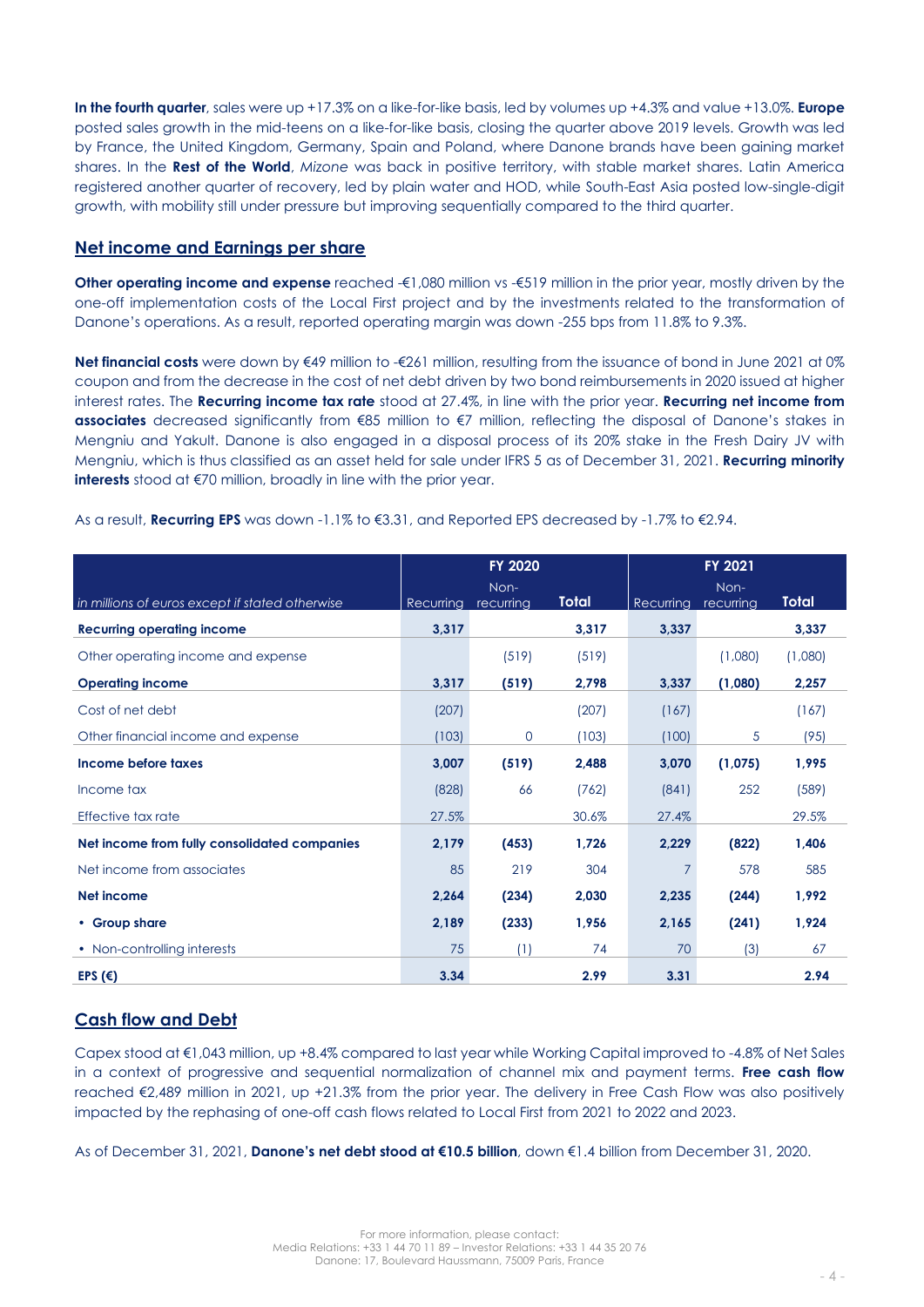## **Dividend**

At the Annual Shareholders' Meeting on April 26, 2022, Danone's Board of Directors will propose a dividend of €1.94 per share in cash in respect of the 2021 fiscal year, in line with last year. Assuming this proposal is approved, the exdividend date will be May 10, 2022 and dividends will be payable on May 12, 2022.

### **II. CAPITAL MARKET EVENT**

On the occasion of a Capital Market Event hosted on March 8, 2022, Danone will share its vision, strategy and priorities. The company will also take this opportunity to unveil guidance for 2022 and for the mid-term.

### **III. SUSTAINABILITY FOOTPRINT**

In 2021, Danone maintained its leadership position in ESG by reaching top scores for several ratings and rankings, with continued progress in each sustainability dimension. Today, 62% of Danone's revenue is covered by B Corp™ certification, vs. approximately 50% last year, and the company is fully on track to meet its 2025 goal of becoming a global B Corp™.

In line with its mission to bring health through food to as many people as possible, Danone placed first in the Product Profile ranking of the Access To Nutrition Index. This reflects the 90% of its volume sold in healthy categories<sup>1</sup> (for the third year in a row) and the 83% of volumes sold without added sugar<sup>2</sup> .

The company has been awarded a AAA score by CDP for the third consecutive year, highlighting its progress in the fight against climate change, in forest preservation and in water security. In its journey to reach Net-Zero across its full value chain in 2050, Danone reduced its GreenHouse Gas (GHG) emissions by 0.8 million tons CO2 eq. compared to 2020 on a like-for-like basis, totaling in 2021 24.7 million tons CO2 eq., with more than 0.35 million tons CO2 eq. reduction linked to the roll-out of regenerative agriculture initiatives within Danone's supply-chain. Overall and on a like-for-like basis, Danone has reduced its full scope GHG emission intensity<sup>3</sup> by 27.1%<sup>4</sup> since 2015.

Danone continues to disclose a carbon-adjusted recurring EPS evolution that takes into account an estimated financial cost for absolute GHG emissions across its entire value chain<sup>5</sup>. Carbon-adjusted recurring EPS grew by +2% to reach €1.97 in 2021.

As regards the circular economy, 84% of Danone's packaging is now recyclable, reusable or compostable, vs. 81% in 2020.

On inclusive diversity, Danone was recognized for the fourth time in a row as one of the 418 companies in the 2022 Bloomberg Gender-Equality Index, which recognizes companies committed to transparency in gender reporting and advancing women's equality. Danone is also committed to supporting employees who need to acquire new skills. In 2020, the Company worked with the IUF to develop an innovative approach called "FutureSkills", designed to better prepare employees who need new skills for the jobs of tomorrow. In 2021, the program was fully deployed<sup>s</sup>.

<sup>&</sup>lt;sup>1</sup> In operational terms, 'healthy product categories' for Danone refers to packaged water, yogurts, milks and other daily dairy products, daily plantbased products, beverages with 0% sugar, and specialized nutrition products (except the following early life nutrition products: foods for children *over 3 years old as well as biscuits and beverages for children under 3 years old).The remaining categories are mainly low sugar beverages and indulgent products.*

*<sup>2</sup> All volumes in the One Health Scorecard, only excluding plant-based products and adult medical nutrition.*

<sup>3</sup> *Grams of CO2 equivalent per kilo of products sold*

<sup>4</sup> *The data is based on a constant consolidation scope and a constant methodology. The GreenHouse Gas protocol defines three scopes for carbon*  footprint assessment: Scope 1 covers direct emissions from equipment that is company-owned or under the operational control of Danone, scope *2 refers to indirect energy emissions related to the generation of electricity, steam, heat or cold purchased and consumed by Danone and scope 3 covers all indirect emissions due to Danone's activities, including emissions from raw materials used, the transport and distribution of products, the use and the end-of-life of products. For more information, please refer to the chapter 5 of Danone Universal Registration Document.*

<sup>5</sup> *Carbon-adjusted recurring EPS is equal to the recurring EPS less an estimate financial cost for carbon / number of shares after dilution. Please refer to the methodological note in the chapter 5.8 of the Universal Registration Document for more details on the calculation of the carbon-adjusted recurring EPS.*

*<sup>6</sup> All subsidiairies with eligible people have proposed the program to our social partners, or directly to employees.*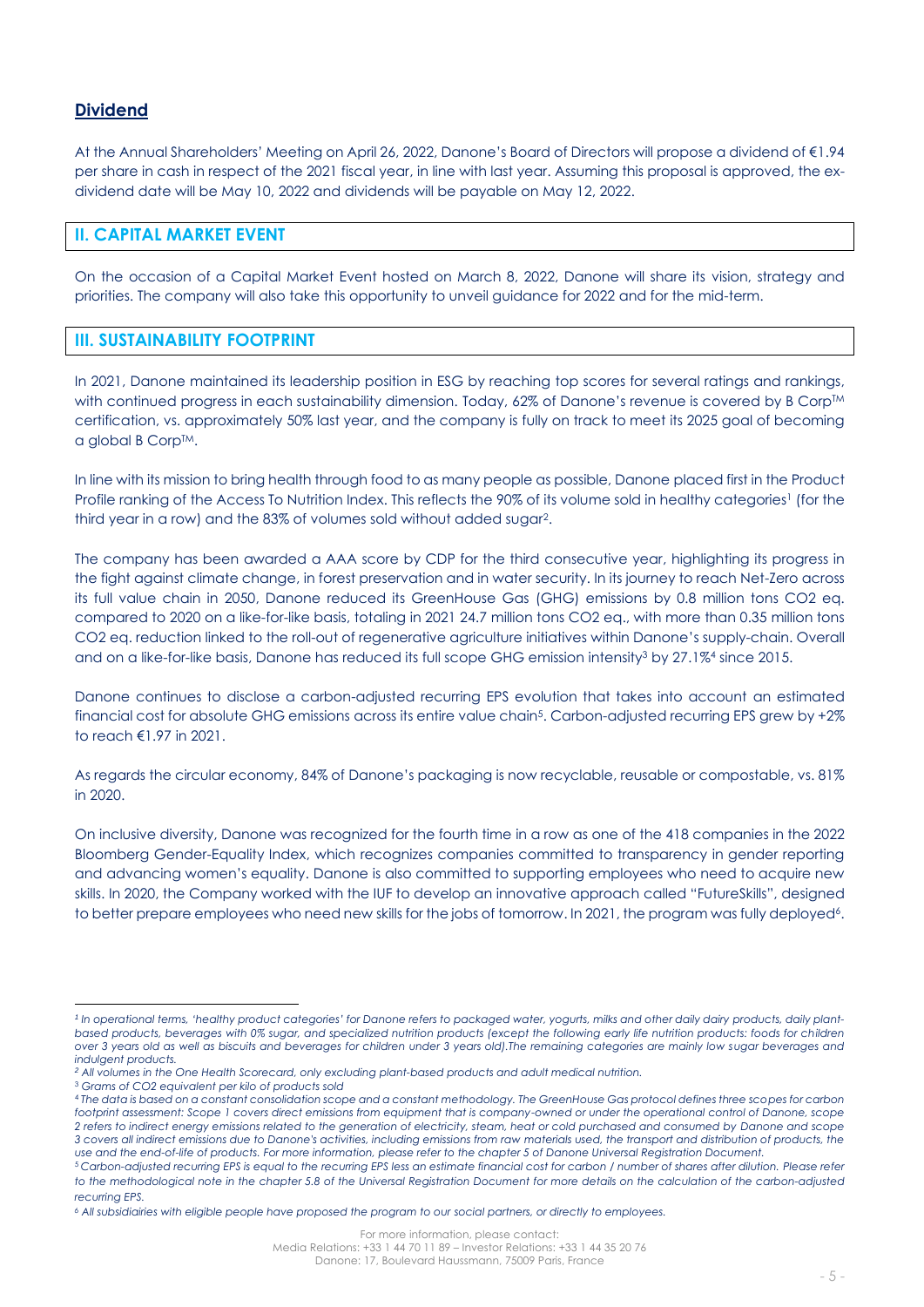## **IV. SHARE BUYBACK**

Danone has terminated its existing share buyback program announced on July 29, 2021. The Company repurchased an aggregate market value of €800 million in the second half of 2021.

## **V. MAJOR DEVELOPMENTS OVER THE PERIOD**

### **Governance and leadership changes**

- **December 10, 2021:** Valérie Chapoulaud-Floquet was appointed to join Danone's Board of Directors from March 1, 2022, replacing Isabelle Seillier who decided to step down for personal reasons from December 31, 2021. This was a first step in Danone's overhaul of its Board of Directors, which will lead the Company to renew the totality of its Board of Directors by 2023 – except for the positions held by the Chairman, the Chief Executive Officer and the two Directors representing Employees.
- **January 6, 2022:** Danone completed its leadership team with three appointments at Executive Committee level: a Chief Operations Officer (Vikram Agarwal, starting in January 2022); a Chief Research, Innovation, Quality and Food Safety Officer (Isabelle Esser, starting in April 2022); and a Chief Sustainability and Strategic Business Development Officer (Henri Bruxelles, starting in January 2022). These three globally recognized professionals – two from outside Danone and one internal – complete the leadership team and represent an important step in strengthening Danone's execution and innovation, over the short and long-term.

#### **Major financial transactions**

- **November 2, 2021:** Danone successfully issued a €700 million bond with a 9-year maturity and a 0.52% coupon. The settlement took place on November 9, 2021 and the bonds are listed on Euronext Paris.
- **November 16, 2021:** Danone announced it has agreed to sell Aqua d'Or, its Water and Beverage business in Denmark, to Royal Unibrew, a Denmark-based brewing and beverage company. This sale was part of Danone's strategic portfolio review and the continuous optimization of its capital allocation.

## **VI. FINANCIAL STATEMENTS**

At its meeting on February 22, 2022, the Board of Directors closed statutory and consolidated financial statements for the 2021 fiscal year. Regarding the audit process, the statutory auditors have substantially completed their examination of financial statements as of today.

## **VII. IFRS STANDARDS AND FINANCIAL INDICATORS NOT DEFINED IN IFRS**

#### **IAS 29: impact on reported data**

Danone has been applying IAS 29 in hyperinflation countries as defined in IFRS. Adoption of IAS 29 in these hyperinflationary countries requires its non-monetary assets and liabilities and its income statement to be restated to reflect the changes in the general pricing power of its functional currency, leading to a gain or loss on the net monetary position included in the net income. Moreover, its financial statements are converted into euros using the closing exchange rate of the relevant period.

| IAS 29: impact on reported data<br>$\epsilon$ million except % | Q4 2021  | FY 2021  |
|----------------------------------------------------------------|----------|----------|
| Sales                                                          | 2.6      | -67      |
| Sales growth (%)                                               | $+0.04%$ | $+0.28%$ |
| <b>Recurring Operating Income</b>                              |          | (33)     |
| Recurring Net Income - Group share                             |          | (46)     |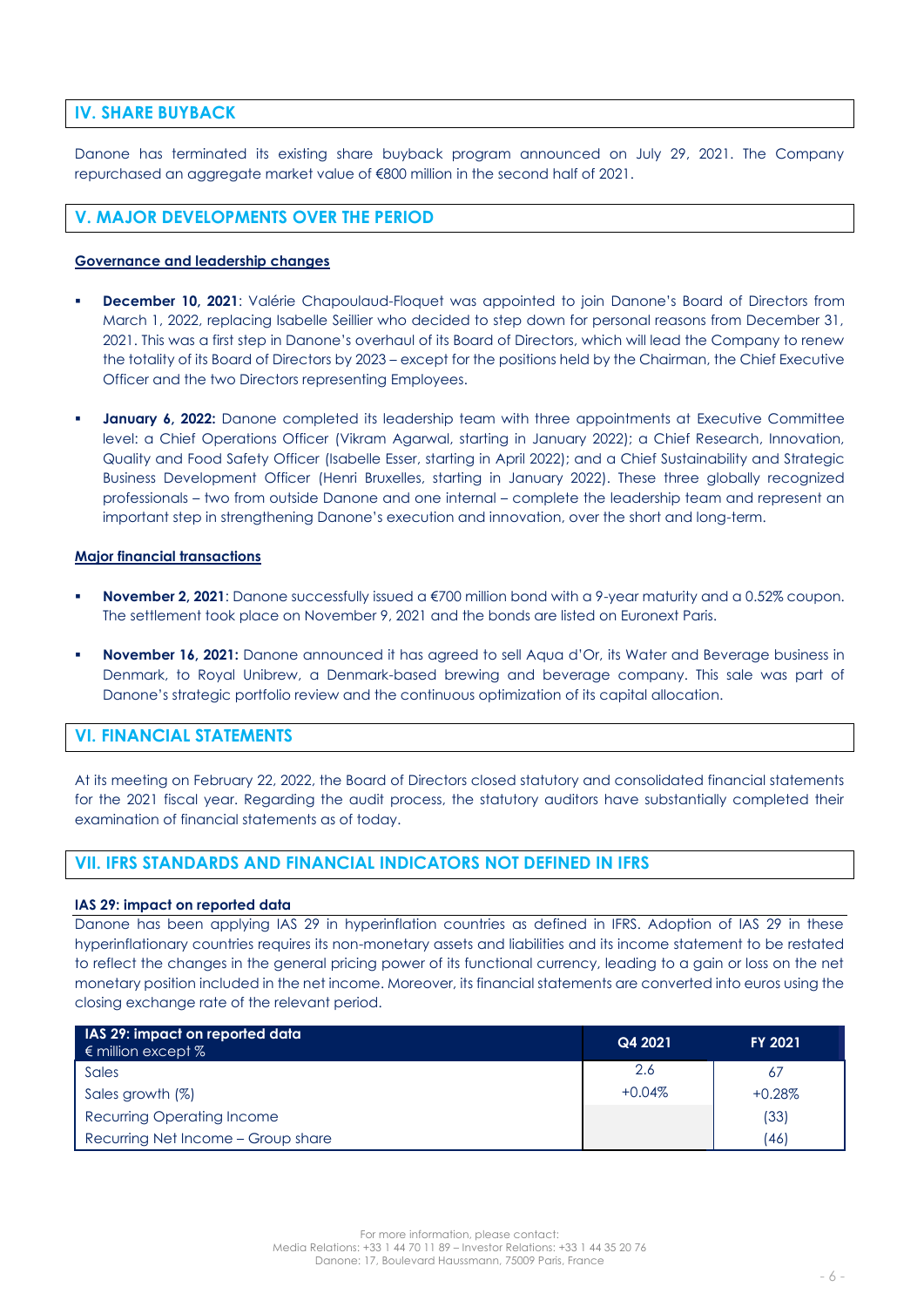### Breakdown by quarter of 2021 sales after application of IAS 29

FY 2021 sales correspond to the addition of:

- Q4 2021 reported sales;
- Q1, Q2 and Q3 2021 sales resulting from the application of IAS 29 until December 31, 2021 to sales of entities of hyperinflation countries (application of the inflation rate until December 31, 2021 and translation into euros using December 31, 2021 closing rate) and provided in the table below for information (unaudited data).

| $\epsilon$ million    | $Q12021$ <sup>1</sup> | Q2 2021 <sup>2</sup> | Q3 2021 <sup>3</sup> | Q4 2021 | <b>FY 2021</b> |
|-----------------------|-----------------------|----------------------|----------------------|---------|----------------|
| <b>EDP</b>            | 3.165                 | 3.265                | 3.275                | 3.386   | 13,090         |
| Specialized Nutrition | .723                  | 1.797                | 1.780                | 1.931   | 7,230          |
| Waters                | 795                   | 1.127                | I.II4                | 925     | 3,961          |
| <b>Total</b>          | 5,683                 | 6,189                | 6,168                | 6.242   | 24,281         |

1Results from the application of IAS29 until December 31, 2021 to Q1 sales of entities of hyperinflation countries.<br>?Results from the application of IAS29 until December 31, 2021 to Q2 sales of entities of hyperinflation c

*<sup>3</sup>Results from the application of IAS29 until December 31, 2021 to Q3 sales of entities of hyperinflation countries.*

### **Financial indicators not defined in IFRS**

Due to rounding, the sum of values presented may differ from totals as reported. Such differences are not material.

*Like-for-like changes* in sales, recurring operating income and recurring operating margin reflect Danone's organic performance and essentially exclude the impact of:

- changes in consolidation scope, with indicators related to a given fiscal year calculated on the basis of previous-year scope, both previous-year and current-year scopes excluding entities in countries under hyperinflation according to IAS 29 during the previous year (as for Argentinian entities since January 1st, 2019);
- changes in applicable accounting principles;
- changes in exchange rates with both previous-year and current-year indicators calculated using the same exchange rates (the exchange rate used is a projected annual rate determined by Danone for the current year and applied to both previous and current years).

### **Bridge from reported data to like-for-like data**

| ( $\epsilon$ million except %)    | <b>FY 2020</b> | Impact of<br>changes<br>in scope of<br>consolidation | Impact of<br>changes in<br>exchange rates<br>and others.<br>including IAS29 | Organic<br>contribution<br>from<br>hyperinflation<br>countries | Like-for-like<br>growth | FY 2021 |
|-----------------------------------|----------------|------------------------------------------------------|-----------------------------------------------------------------------------|----------------------------------------------------------------|-------------------------|---------|
| <b>Sales</b>                      | 23,620         | $+0.4%$                                              | $-1.6\%$                                                                    | $+0.7%$                                                        | $+3.4%$                 | 24,281  |
| <b>Recurring operating margin</b> | 14.0%          | $-12$ bps                                            | $-14$ bps                                                                   | $+5$ bps                                                       | $-9$ bps                | 13.7%   |

*Recurring operating income* is defined as Danone's operating income excluding Other operating income and expenses. Other operating income and expenses comprise items that, because of their significant or unusual nature, cannot be viewed as inherent to Danone's recurring activity and have limited predictive value, thus distorting the assessment of its recurring operating performance and its evolution. These mainly include:

- capital gains and losses on disposals of fully consolidated companies;
- impairment charges on intangible assets with indefinite useful lives;
- costs related to strategic restructurings or transformation plans;
- costs related to major external growth transactions;
- costs related to major crisis and major litigations;
- in connection with of IFRS 3 (Revised) and IAS 27 (Revised) relating to business combinations, (i) acquisition costs related to business combinations, (ii) revaluation profit or loss accounted for following a loss of control, and (iii) changes in earn-outs relating to business combinations and subsequent to acquisition date.

*Recurring operating margin* is defined as Recurring operating income over Sales ratio.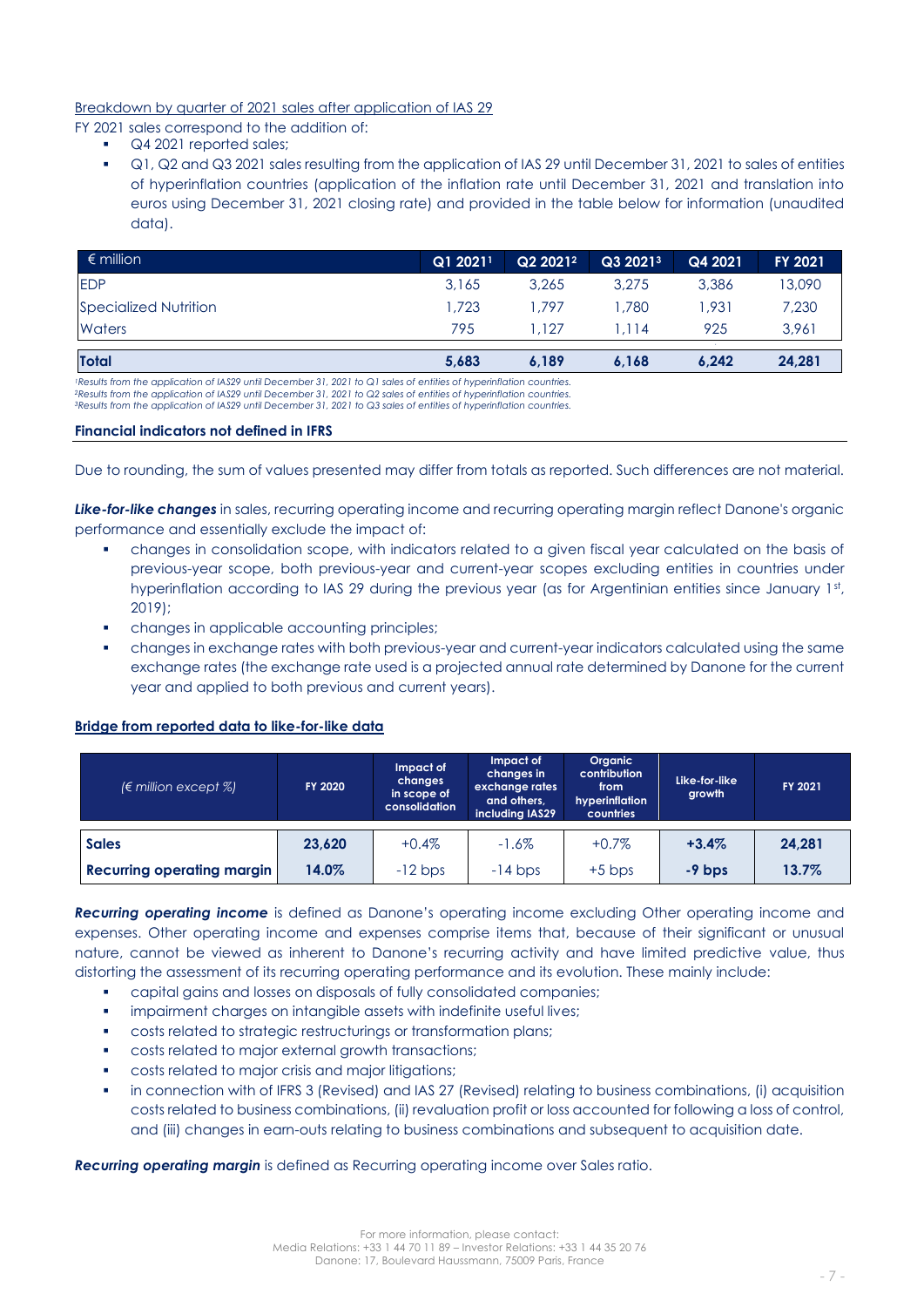*Other non-recurring financial income and expense* corresponds to financial income and expense items that, in view of their significant or unusual nature, cannot be considered as inherent to Danone's recurring financial management. These mainly include changes in value of non-consolidated interests.

*Non-recurring income tax* corresponds to income tax on non-recurring items as well as tax income and expense items that, in view of their significant or unusual nature, cannot be considered as inherent to Danone's recurring performance.

*Recurring effective tax rate* measures the effective tax rate of Danone's recurring performance and is computed as the ratio income tax related to recurring items over recurring net income before tax.

*Non-recurring results from associates* include items that, because of their significant or unusual nature, cannot be viewed as inherent to the recurring activity of those companies and thus distort the assessment of their recurring performance and its evolution. These mainly include (i) capital gains and losses on disposal and impairment of Investments in associates, and (ii) non-recurring items, as defined by Danone, included in the net income from associates.

*Recurring net income* (or Recurring net income – Group Share) corresponds to the Group share of the consolidated Recurring net income. The Recurring net income excludes items that, because of their significant or unusual nature, cannot be viewed as inherent to Danone's recurring activity and have limited predictive value, thus distorting the assessment of its recurring performance and its evolution. Such non-recurring income and expenses correspond to Other operating income and expenses, Other non-recurring financial income and expenses, Non-recurring income tax, and Non-recurring income from associates. Such income and expenses, excluded from Net income, represent Non-recurring net income.

*Recurring EPS* (or Recurring net income – Group Share, per share after dilution) is defined as the ratio of Recurring net income adjusted for hybrid financing over Diluted number of shares. In compliance with IFRS, income used to calculate EPS is adjusted for the coupon related to the hybrid financing accrued for the period and presented net of tax.

|                                                                       | FY 2020          |              | FY 2021          |              |
|-----------------------------------------------------------------------|------------------|--------------|------------------|--------------|
|                                                                       | <b>Recurring</b> | <b>Total</b> | <b>Recurring</b> | <b>Total</b> |
| Net income-Group share $(\epsilon \text{ million})$                   | 2.189            | 1.956        | 2.165            | 1.924        |
| Coupon related to hybrid financing net of tax<br>$(\epsilon$ million) | 15)              | 15)          | (26)             | (26)         |
| <b>Number of shares</b>                                               |                  |              |                  |              |
| • Before dilution                                                     | 649, 331, 592    | 649.331.592  | 646.155.699      | 646.155.699  |
| • After dilution                                                      | 649,968,844      | 649.968.844  | 646,445,829      | 646,445,829  |
| EPS $(\in)$                                                           |                  |              |                  |              |
| • Before dilution                                                     | 3.35             | 2.99         | 3.31             | 2.94         |
| • After dilution                                                      | 3.34             | 2.99         | 3.31             | 2.94         |

*Carbon-adjusted recurring EPS* is defined in the methodological note in the chapter 5.8 of the Universal Registration Document.

**Free cash flow** represents cash flows provided or used by operating activities less capital expenditure net of disposals and, in connection with IFRS 3 (Revised), relating to business combinations, excluding (i) acquisition costs related to business combinations, and (ii) earn-outs related to business combinations and paid subsequently to acquisition date.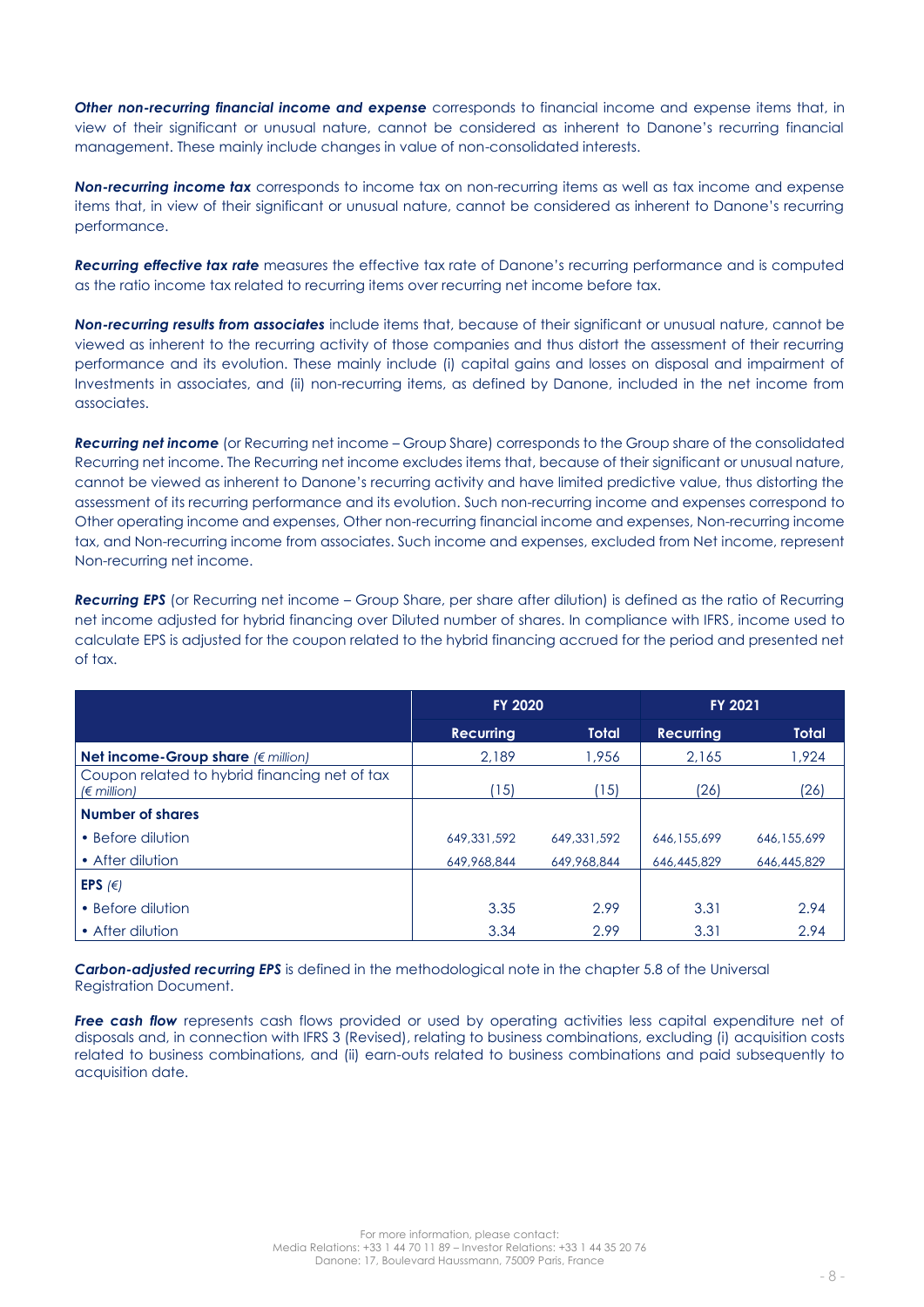| $(6 \text{ million})$                                                                           | <b>FY 2020</b> | FY 2021 |
|-------------------------------------------------------------------------------------------------|----------------|---------|
| <b>Cash-flow from operating activities</b>                                                      | 2.967          | 3.474   |
| Capital expenditure                                                                             | (962)          | (1,043) |
| Disposal of tangible assets & transaction fees<br>related to business combinations <sup>1</sup> | 47             | 58      |
| <b>Free cash-flow</b>                                                                           | 2.052          | 2.489   |

<sup>1</sup> Represents acquisition costs related to business combinations paid during the period.

*Net financial debt* represents the net debt portion bearing interest. It corresponds to current and non-current financial debt (i) excluding Liabilities related to put options granted to non-controlling interests and earn-outs on acquisitions resulting in control and (ii) net of Cash and cash equivalents, Short term investments and Derivatives – assets managing net debt.

| $\in$ million)                                                                                                                               | December 31, 2020 | December 31, 2021 |
|----------------------------------------------------------------------------------------------------------------------------------------------|-------------------|-------------------|
| Non-current financial debt                                                                                                                   | 12,343            | 12,537            |
| l Current financial debt                                                                                                                     | 4,157             | 4,048             |
| Short-term investments                                                                                                                       | (3,680)           | (5,197)           |
| Cash and cash equivalents                                                                                                                    | (593)             | (659)             |
| Derivatives — non-current assets <sup>1</sup>                                                                                                | (259)             | (120)             |
| Derivatives — current-assets <sup>1</sup>                                                                                                    | (27)              | (91)              |
| Net debt                                                                                                                                     | 11,941            | 10,519            |
| • Liabilities related to put options granted to<br>non-controlling interests - non-current                                                   | (7)               | (76)              |
| • Liabilities related to put options granted to<br>non-controlling interests and earn-outs on<br>acquisitions resulting in control - current | (355)             | (280)             |
| Net financial debt                                                                                                                           | 11,579            | 10,163            |

*<sup>1</sup> Managing net debt only*

### o o O o o

#### *FORWARD-LOOKING STATEMENTS*

*This press release contains certain forward-looking statements concerning Danone. In some cases, you can identify these forward-looking statements by forward-looking words, such as "estimate", "expect", "anticipate", "project", "plan", "intend", "objective", "believe", "forecast", "guidance", "foresee", "likely", "may", "should", "goal", "target", "might", "will", "could", "predict", "continue", "convinced" and "confident," the negative or plural of these words and other comparable terminology. Forward looking statements in this document include, but are not limited to, predictions of future activities, operations, direction, performance and results of Danone.* 

*Although Danone believes its expectations are based on reasonable assumptions, these forward-looking statements are subject to numerous risks and uncertainties, which could cause actual results to differ materially from those anticipated in these forward-looking statements. For a detailed description of these risks and uncertainties, please refer to the "Risk Factor" section of Danone's Universal Registration Document (the current version of which is available at [www.danone.com\)](http://www.danone.com/).* 

*Subject to regulatory requirements, Danone does not undertake to publicly update or revise any of these forwardlooking statements. This document does not constitute an offer to sell, or a solicitation of an offer to buy Danone securities*

*The presentation to analysts and investors will be broadcast live today from 9:00 a.m. (Paris time) on Danone's website ([www.danone.com\)](http://www.danone.com/). Related slides will also be available on the website in the Investors section***.**